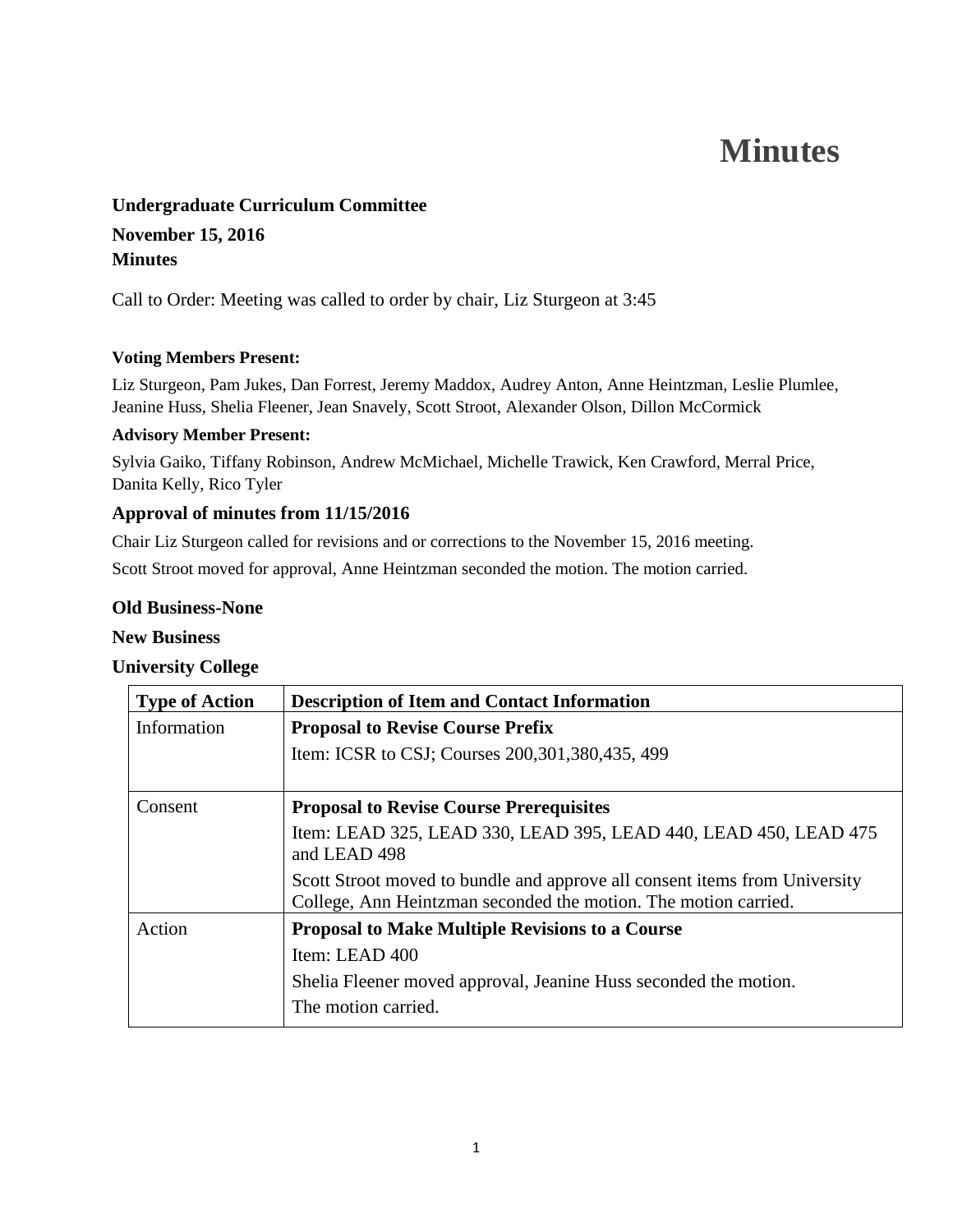| Action | <b>Proposal to Revise a Program</b>                                                  |
|--------|--------------------------------------------------------------------------------------|
|        | Item: Minor in Citizenship & Social Justice                                          |
|        | Pam Jukes moved to approve, Jeanine Huss seconded the motion. The motion<br>carried. |
|        |                                                                                      |
| Action | <b>Proposal to Revise a Program</b>                                                  |
|        | Item: Bachelor of Interdisciplinary Studies                                          |

## **College of Health and Human Services**

| Consent | <b>Revise Course Prerequisites</b>                                        |
|---------|---------------------------------------------------------------------------|
|         | HMD 313 Practicum in Hospitality Management                               |
|         | Scott Stroot moved to bundle and approve all consent items from CHHS, Ann |
|         | Heintzman seconded the motion. The motion carried.                        |
| Consent | <b>Revise Course Prerequisites</b>                                        |
|         | HMD 368 Dietary and Herbal Supplements                                    |
| Consent | <b>Revise Course Prerequisites</b>                                        |
|         | HMD 378 Legal Environment of Hospitality and Tourism                      |
| Consent | <b>Revise Course Prerequisites/Corequisites</b>                           |
|         | HMD 470 Advanced Lodging Management                                       |
| Consent | <b>Change Course Catalog Listing</b>                                      |
|         | HMD 151 Food Science                                                      |
| Consent | <b>Change Course Catalog Listing</b>                                      |
|         | HMD 251 Commercial Food Preparation                                       |
| Consent | <b>Change Course Catalog Listing</b>                                      |
|         | HMD 252 Hospitality Information Technology                                |
| Consent | <b>Change Course Catalog Listing</b>                                      |
|         | HMD 271 Tourism Planning and Development                                  |
| Consent | <b>Change Course Catalog Listing</b>                                      |
|         | HMD 353 Menu Planning and Purchasing                                      |
| Consent | <b>Change Course Catalog Listing</b>                                      |
|         | HMD 354 Cost Control and Financial Analysis in the Hospitality Industry   |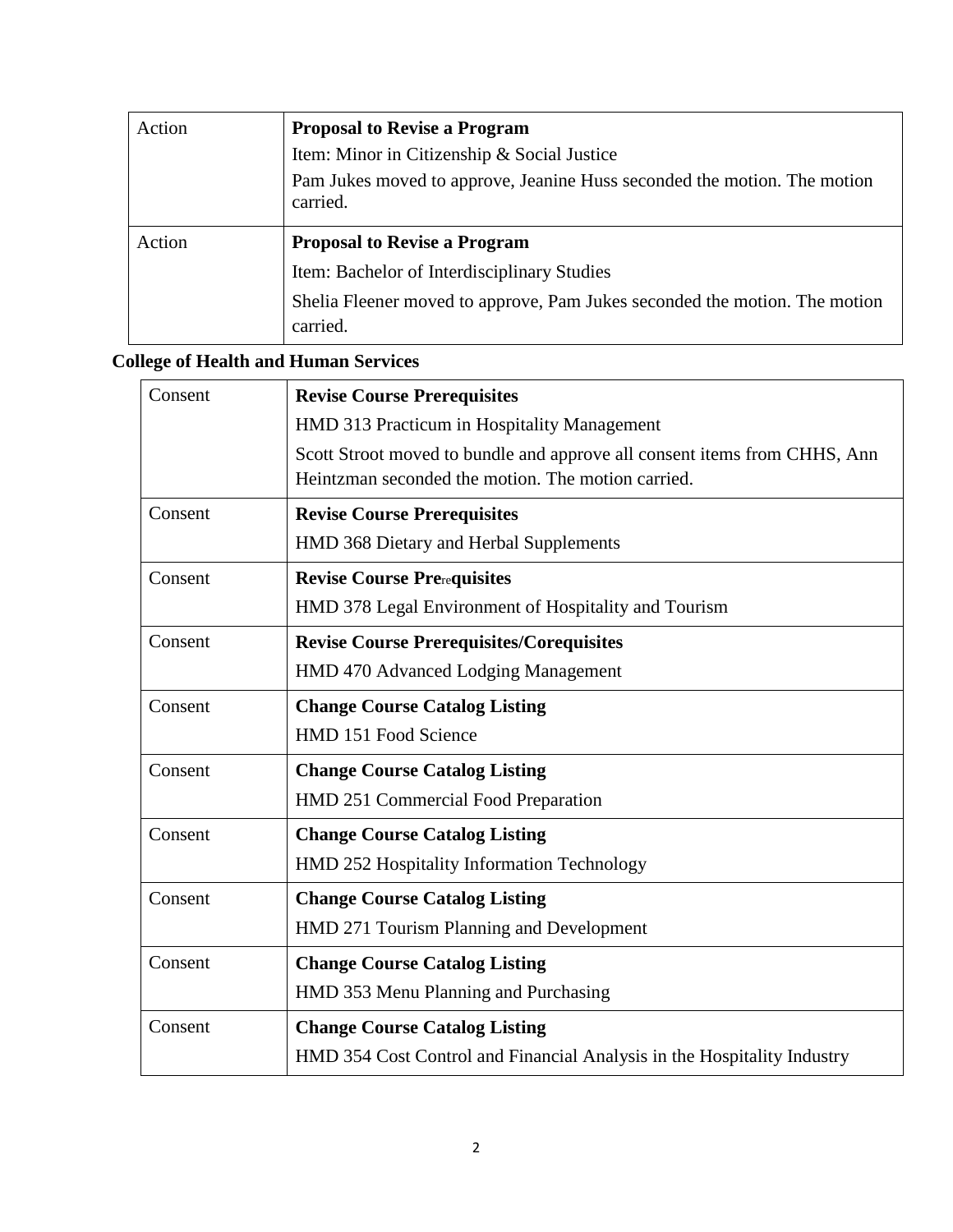| Consent | <b>Change Course Catalog Listing</b>                                      |
|---------|---------------------------------------------------------------------------|
|         | HMD 367 Nutrition in Aging                                                |
| Action  | <b>Make Multiple Revisions to a Course</b>                                |
|         | HMD 152 Food Service Sanitation                                           |
|         | Shelia Fleener moved to bundle and approve all action items submitted but |
|         | CHHS, Jeanine Huss seconded the motion. The motion carried.               |
| Action  | <b>Make Multiple Revisions to a Course</b>                                |
|         | HMD 275 Restaurant Management                                             |
| Action  | <b>Make Multiple Revisions to a Course</b>                                |
|         | <b>HMD 276 Lodging Operations</b>                                         |
| Action  | <b>Make Multiple Revisions to a Course</b>                                |
|         | HMD 361 Life Stage Nutrition                                              |
| Action  | <b>Make Multiple Revisions to a Course</b>                                |
|         | HMD 365 Community Nutrition                                               |
| Action  | <b>Make Multiple Revisions to a Course</b>                                |
|         | HMD 373 Hospitality and Tourism Marketing                                 |
| Action  | <b>Make Multiple Revisions to a Course</b>                                |
|         | HMD 375 Meeting and Convention Management                                 |
| Action  | <b>Make Multiple Revisions to a Course</b>                                |
|         | HMD 452 Quality and Service Management in the Hospitality Industry        |
| Action  | <b>Make Multiple Revisions to a Course</b>                                |
|         | HMD 459 Senior Seminar in Hospitality                                     |
| Action  | <b>Make Multiple Revisions to a Course</b>                                |
|         | HMD 461 Application of Nutrition Theory and Research                      |
| Action  | <b>Make Multiple Revisions to a Course</b>                                |
|         | HMD 464 Applied Institution Management                                    |
| Action  | <b>Make Multiple Revisions to a Course</b>                                |
|         | HMD 471 Catering and Beverage Management                                  |
| Action  | <b>Make Multiple Revisions to a Course</b>                                |
|         | HMD 472 Strategic Management in the Hospitality Industry                  |